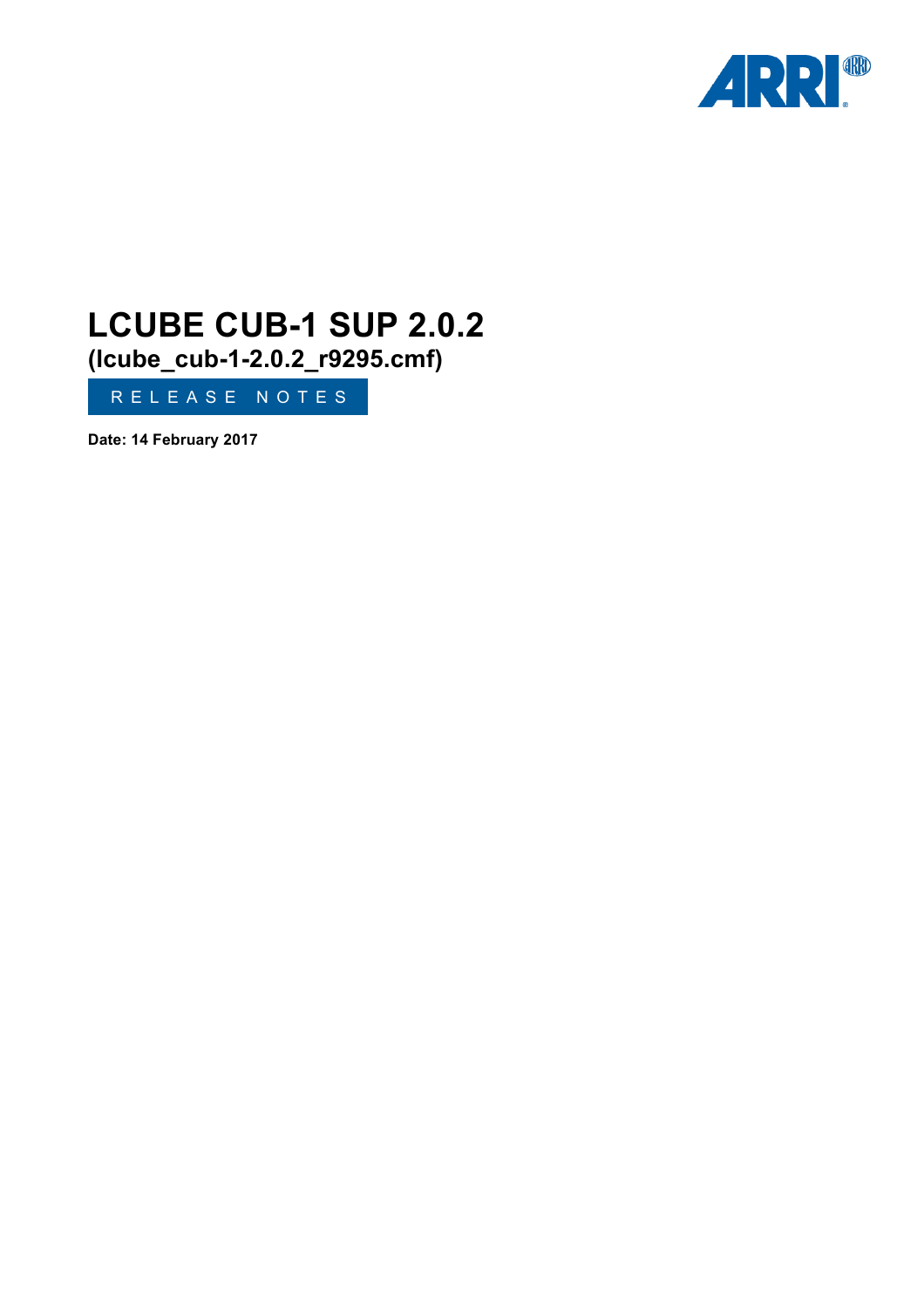# **Table of Contents**

| 1. |  |
|----|--|
|    |  |
| 2. |  |
|    |  |
| 3. |  |
|    |  |
|    |  |
| 4. |  |
|    |  |
| 5. |  |
|    |  |
|    |  |
|    |  |
|    |  |
|    |  |
|    |  |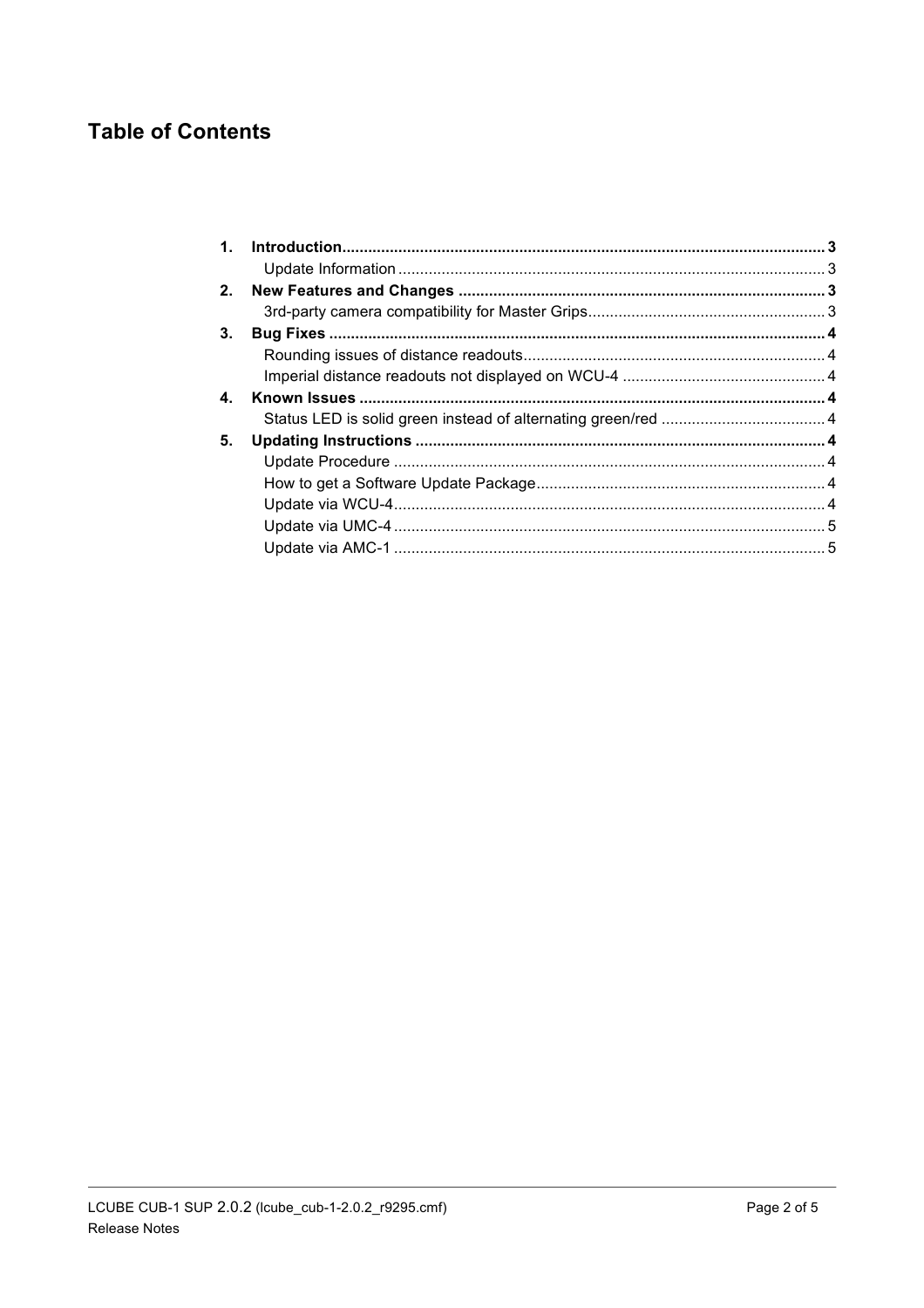## **1. Introduction**

#### Dear Customers,

We herewith announce the release of Software Update Package (SUP) 2.0.2 for the LCUBE CUB-1. This release adds 3rd-party camera compatibility for the Master Grips, corrects a bug related to rounding issues of distance readouts with UDM-1 or Cine Tape Measure and improves the general LBUS system performance. It also corrects an issue with imperial distance readouts on WCU-4 that slipped through in the previous SUP 2.0.1 release.

#### **Update Information**

We highly recommend updating the LCUBE CUB-1 to this Software Update Package. Devices delivered from ARRI Austria from now onwards include SUP 2.0.2.

# **2. New Features and Changes**

#### **3rd-party camera compatibility for Master Grips**

The LCUBE CUB-1 is a miniature signal converter that converts LBUS protocols to serial protocols and vice versa. This Software Update Package adds 3rd-party camera compatibility for the Master Grips, in particular REC start/stop functionality for Sony F5/F55, RED Epic/Dragon cameras and cameras using the LANC protocol (e.g. Canon, Blackmagic), as well as user button functionalities for RED Epic/Dragon cameras.



Note that you need the one of the following cables for connecting CUB-1 with the respective cameras:

*Cable CUB-1 to F5/55 cameras K2.0012631*

*Cable CUB-1 to RED cameras K2.0012632*

*Cable CUB-1 to LANC K2.0012633*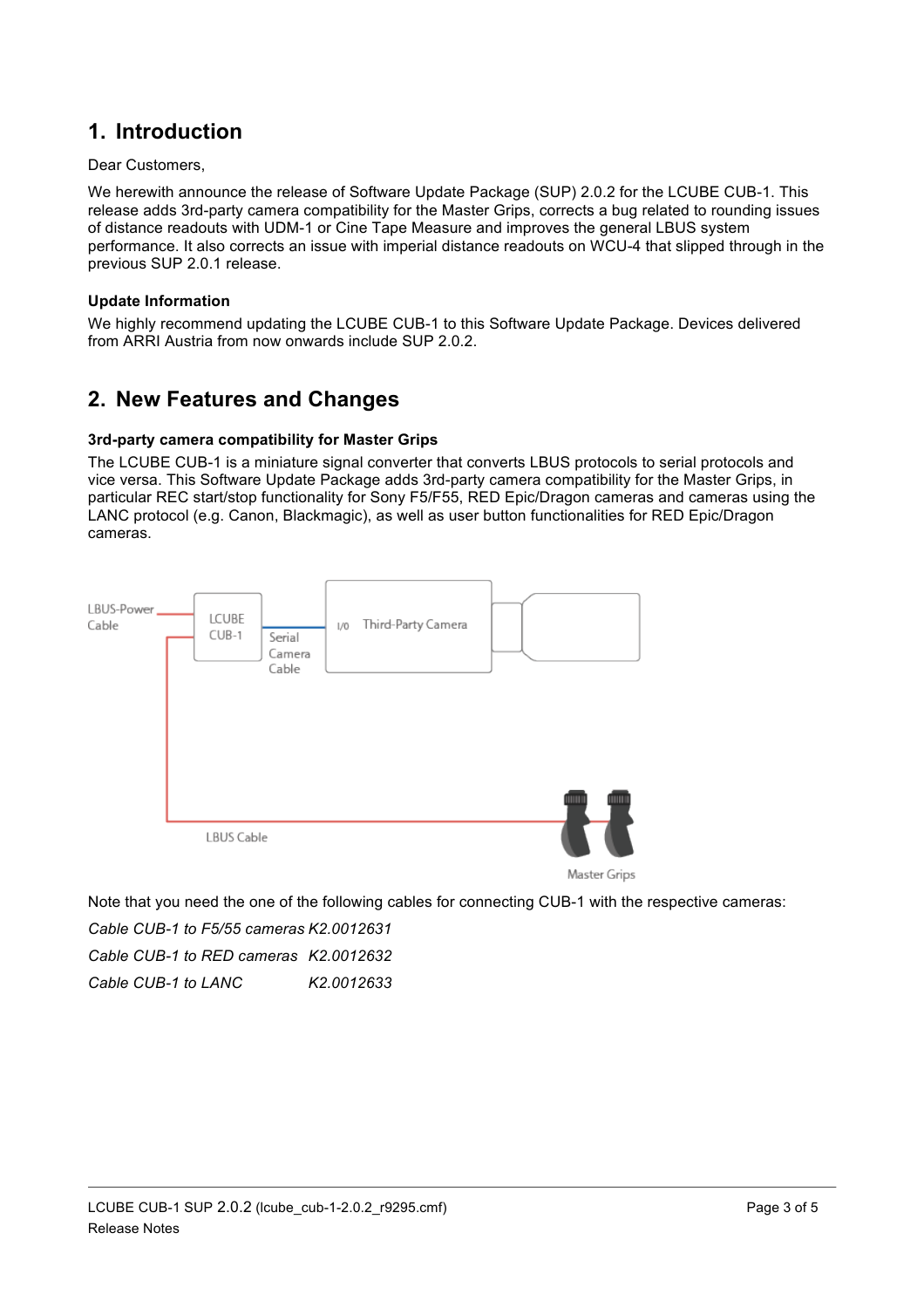# **3. Bug Fixes**

#### **Rounding issues of distance readouts**

This Software Update Package partly fixes an issue where distance readouts on UDM-1 or Cine Tape Measure displays would slightly differ from the WCU-4 readout due to rounding issues. The complete fix requires a software update for the WCU-4 as well (to be released soon).

#### **Imperial distance readouts not displayed on WCU-4**

This Software Update Package fixes a bug from the previous release version 2.0.1 where imperial distance readouts are not displayed on the WCU-4 handset.

### **4. Known Issues**

#### **Status LED is solid green instead of alternating green/red**

The LCUBE CUB-1 status LED indicates solid green instead of alternating green/red if connected to an LBUS device while no serial source is connected.

# **5. Updating Instructions**

#### **Update Procedure**

The CUB-1 can be updated from external devices through its LBUS interface. The following devices provide update functionalities for CUB-1:

- ARRI Wireless Compact Unit WCU-4 (SUP 2.3)
- ARRI Active Motor Controller AMC-1 (SUP1.40)
- ARRI Universal Motor Controller UMC-4 (SUP1.42)
- cmotion compact hand unit
- cmotion cworld

#### **How to get a Software Update Package**

Go to the ARRI website www.arri.com/ecs/cub-1 and download the latest Software Update Package from the Downloads section.

#### **Update via WCU-4**

#### **Precautions**

Make sure the power supply of the WCU-4 is stable. The best way to achieve this is by using a fully charged battery.

#### Preparing the SD card

Use a FAT16 or FAT32 formatted SD/SDHC card up to 32GB for updating. Copy the CUB-1 Software Update Package into the root folder of the SD/SDHC card.

#### Performing the update

- 1. Connect WCU-4 and CUB-1 via LCS to LBUS cable (K2.0007318 or K2.0013044).
- 2. Turn the WCU-4 on.
- 3. Insert the SD card into the SD card slot of the WCU-4. The slot is located below the display on the bottom of the WCU-4, covered by a rubber cap.
- 4. Go to MENU > FIRMWARE > LBUS Device Update.
- 5. Select the CUB-1 as LBUS device.
- 6. Choose the desired Software Update Package and then press the two UPDATE soft buttons simultaneously to start the update.